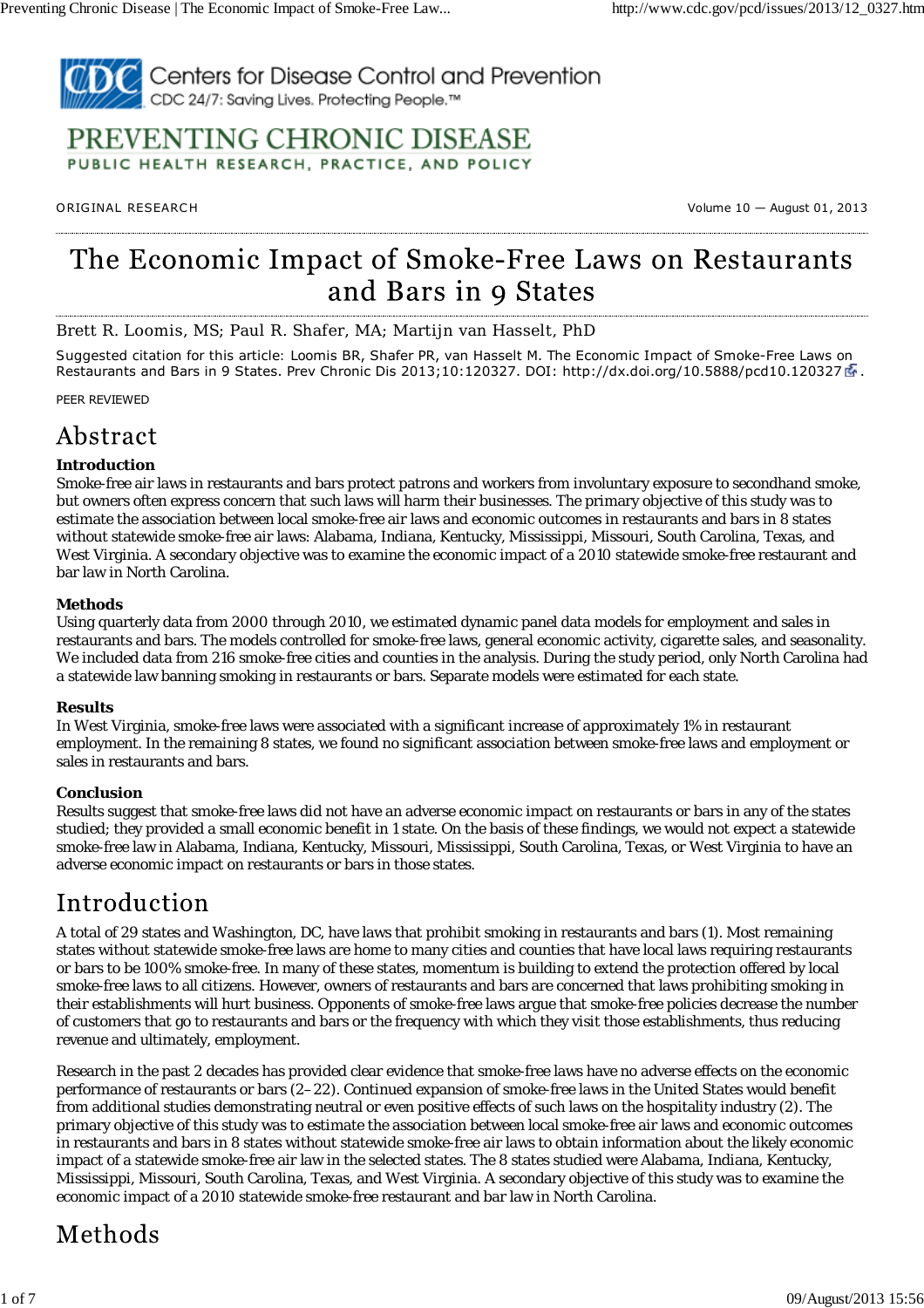### **Study design**

We estimated dynamic panel data regression models, which used the variation in the presence and restrictiveness of smoke-free air laws over time and across communities, to estimate the average effect of these laws on restaurants and bars in each of the 9 states from 2000 through 2010; we used quarterly data in these calculations. We estimated models for each state separately. Restaurant and bar employment were county-level dependent variables, whereas data on per capita sales outcomes were available at the city level. For the county models, we combined data from all counties for which data were available, whether smoke-free or not, and compared the average effect of smoke-free laws in counties that contain smoke-free communities with counties that have no smoke-free communities. For the city models, we pooled data from all cities with smoke-free laws for which data were available and estimated the average effect of smoke-free laws in those communities.

#### **Selection of study communities**

Nine states were included in the study: Alabama, Indiana, Kentucky, Mississippi, Missouri, North Carolina, South Carolina, Texas, and West Virginia. Because our main objective was to assess the likely economic impact of a hypothetical statewide smoke-free law, we chose states that did not have a statewide law at the time of our study; because the Southeast has generally been more resistant to state smoke-free laws, we decided to focus on this region. Thus, Alabama, Indiana, Kentucky, Mississippi, Missouri, South Carolina, Texas, and West Virginia were chosen for 3 reasons: 1) none had a statewide law that prohibited smoking in either restaurants or bars when we conducted our analysis (Indiana adopted a statewide smoke-free law prohibiting smoking in most workplaces, including restaurants but not bars, on July 1, 2012); 2) all had many communities in which local laws prohibited smoking in restaurants and bars; and 3) all were located in or adjacent to the Southeast. North Carolina was included as an example of a southeastern state that had adopted a statewide smoke-free law. North Carolina's statewide law on smoke-free restaurants and bars went into effect on January 2, 2010. Before then, no North Carolina community had a smoke-free law.

In the selected states, we identified communities with 100% smoke-free laws in restaurants or bars that went into effect during 2000 through 2010 by using a list of smoke-free communities compiled by the American Nonsmokers' Rights Foundation (23). We identified 254 cities or counties that had laws on smoke-free restaurants or bars; 216 were included in the study. Thirty-eight were excluded because of incomplete or unavailable data.

#### **Economic outcome variables**

We used 3 economic outcomes as dependent variables: 1) number of restaurant employees at the county level, 2) number of bar employees at the county level, and 3) restaurant and bar sales at the city level. Quarterly employment data for counties in all 9 states were obtained from the US Bureau of Labor Statistics' Quarterly Census of Employment and Wages (24) for North American Industrial Classification System (NAICS) codes 7221 (full-service restaurants) and 7224 (drinking establishments). Employment data were not available for all counties. We obtained city-level sales data for smoke-free cities in Missouri and Texas. In Missouri, city sales data were provided for "eating and drinking places" (Standard Industrial Classification [SIC] code 58 from the Missouri Department of Revenue). In Texas, sales data were provided by the Texas Comptroller of Public Accounts; we used the same NAICS codes for city-level data on restaurants and bars as we used for county-level data.

#### **Measurement of smoke-free laws**

For the county-level models of restaurant and bar employment in Alabama, Indiana, Kentucky, Mississippi, Missouri, South Carolina, and Texas, we measured smoke-free laws by the percentage of a county's population that was covered by a smoke-free restaurant or bar law. The regression coefficient for this variable represents the number of restaurant or bar jobs gained or lost for each additional percentage-point of the population that is covered by the smoke-free law. For the county-level models of restaurant and bar employment in North Carolina (which had a statewide law) and West Virginia (which had all county-level laws), we measured smoke-free laws by an indicator variable equal to zero in all time periods preceding implementation of the law and equal to 1 in the time period in which the law took effect and all subsequent periods. The regression coefficient for this variable represents the number of restaurant or bar jobs gained or lost after implementation of the smoke-free law. For the city-level models of restaurant and bar sales, we measured smoke-free laws by an indicator variable equal to zero in all time periods preceding implementation of the law and equal to 1 in the time period in which the law took effect and all subsequent periods. The regression coefficient for this variable represents the change in per capita sales after implementation of the smoke-free law.

#### **Control variables**

Employment and sales in restaurants and bars exhibited a high degree of correlation between past and present values. To account for the dynamic nature of employment and sales, we included the lagged value from the previous calendar quarter as a control variable.

It is important to control for general economic activity and conditions that may affect restaurants and bars, independent of the implementation of smoke-free laws. We accomplished this in 2 ways. First, we included a variable for nonsector employment or sales in each model. For models of restaurant or bar employment, "nonsector employment" is the difference between total employment in all industries and employment in restaurants or bars. For models of restaurant or bar sales (or both), "nonsector sales" is the difference between total sales and sales in restaurants and/or bars. "Total sales" refers to sales data obtained from holders of sales or use-tax permits. We did not include sales from businesses that sell only goods that are outside the sales tax base. In general, sales and use taxes are imposed on all retail sales, leases and rentals of most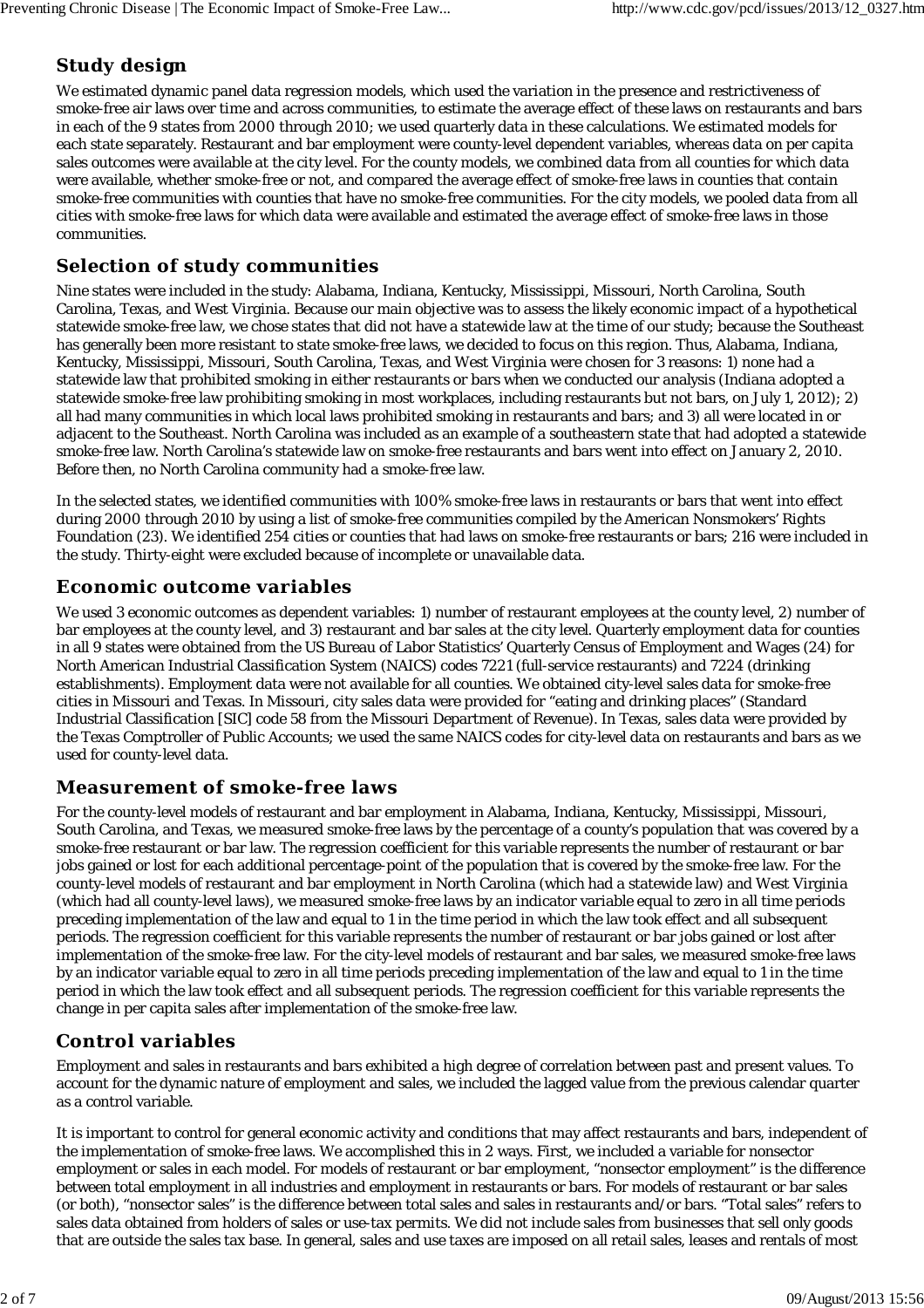goods, and taxable services. Second, seasonal effects, such as summer or winter tourism, may affect restaurant or bar employment and sales at regular intervals year after year. To account for these effects, we included quarterly seasonal indicator variables in all models.

We also included the annual number of tax-paid per-capita cigarette sales in each state from *The Tax Burden on Tobacco* (25) to account for potential confounding due to variation in smoking rates. Finally, we controlled for unmeasured differences between counties or cities by including a set of county or city indicator variables.

### **Statistical analysis**

We estimated all employment models and sales models in Missouri by using the ivreg2 command (26) in Stata version 11 (StataCorp LP, College Station, Texas) (27), which estimates a single equation model by using a 2-step feasible generalized methods-of-moments estimator. This estimator is an instrumental variables (IV) estimator, which we used because the nonsector employment and nonsector sales control variables were endogenous. That is, it was likely that unobserved factors simultaneously affected both the outcome variable and the nonsector employment control variable. Failure to account for endogeneity would lead to bias in the ordinary least squares (OLS) regression estimates. The estimator we used was based on identifying a variable (the "instrument") for each endogenous control, such that it was related to the control but unrelated to remaining unobserved factors. In our study, the chosen instruments were lagged values of either nonsector employment or nonsector sales. To account for the possibility that the regression errors were correlated over time, we calculated standard errors that are robust to both heteroscedasticity and serial correlation of the residuals. In the Texas sales models, the IV estimator failed the weak instrument test (Kleibergen and Paap's rank statistic [28] via the first-stage *F* statistic); we therefore used an OLS estimator instead.

## Results

In all states except West Virginia, we found no significant association between smoke-free restaurant laws and restaurant employment (Table 1). In West Virginia, we found a significant increase in restaurant employment in smoke-free counties compared with counties that were not smoke-free.

The estimated coefficient of 5.49 (Table 1) implies an increase of 5.49 restaurant jobs after implementation of a county-wide smoke-free law. Each county in West Virginia that adopted a smoke-free law in restaurants had an average of 527 restaurant jobs before the law. Therefore, smoke-free restaurant laws in West Virginia were associated with an average increase of about 1% in restaurant jobs per county. The first-stage *F* statistics indicated that the instrument (lagged nonrestaurant employment) was strongly related to the endogenous variable (nonrestaurant employment). Among the 9 states, the lowest *F* statistic value (*F* = 208) was for Kentucky, which far exceeds the rule-of-thumb threshold of 10 that is commonly used (29).

In all models, lagged restaurant employment was significant, suggesting that employment in restaurants was highly correlated over time. The coefficients of lagged restaurant employment indicate that employment was moderately (South Carolina, coefficient 0.57) to highly (Texas, coefficient 0.93) persistent from quarter to quarter. Nonrestaurant employment was significant and positive in 3 states: Alabama, North Carolina, and South Carolina. Per capita cigarette sales was significant and negative in 6 of 9 states, suggesting that states with greater amounts of smoking have fewer restaurant jobs on average.

Similar to the results for restaurant employment, lagged bar employment was significant and positive, indicating that bar employment was moderately (South Carolina, 0.62) to highly (Texas, 0.92) persistent from quarter to quarter(Table 2). Nonbar employment was significant but positive in only 2 states, Alabama and Missouri. Annual per capita cigarette sales were significant and negative only in North Carolina. The first-stage *F* statistics again indicated that the instrument was not weak; the minimum value was 182 for Mississippi. We found no significant association between smoke-free bar laws and bar employment in any state.

The first-stage *F* statistics in the Texas models were low: 1.59 in the restaurant model and 0.06 in the bar model. We found no qualitative differences between the OLS and IV estimates, however. In Missouri and Texas, implementation of a smoke-free air law for bars or restaurants (or both) was not significantly associated with a change in per capita sales (Table 3). In all 3 sales models, per capita sales in the previous period were a significant predictor of per capita sales in the current period.

# Discussion

In this study, we estimated the economic impact of local smoke-free laws in 216 communities in 8 states that did not have statewide smoke-free laws: Alabama, Indiana, Kentucky, Mississippi, Missouri, South Carolina, Texas, and West Virginia. We found no significant association between smoke-free laws and economic outcomes in restaurants and bars in 7 of the 8 states. In West Virginia, restaurant employment increased by a significant 1% after implementation of a smoke-free restaurant law. Based on these findings, we would not expect statewide smoke-free laws to have an adverse economic impact on restaurants or bars in these states. We also examined the association of a statewide smoke-free restaurant and bar law on employment in North Carolina. We found no evidence that North Carolina's statewide law had affected restaurant or bar employment. This result is consistent with a study that found no impact from North Carolina's smoke-free law on gross revenues in restaurants or bars (30).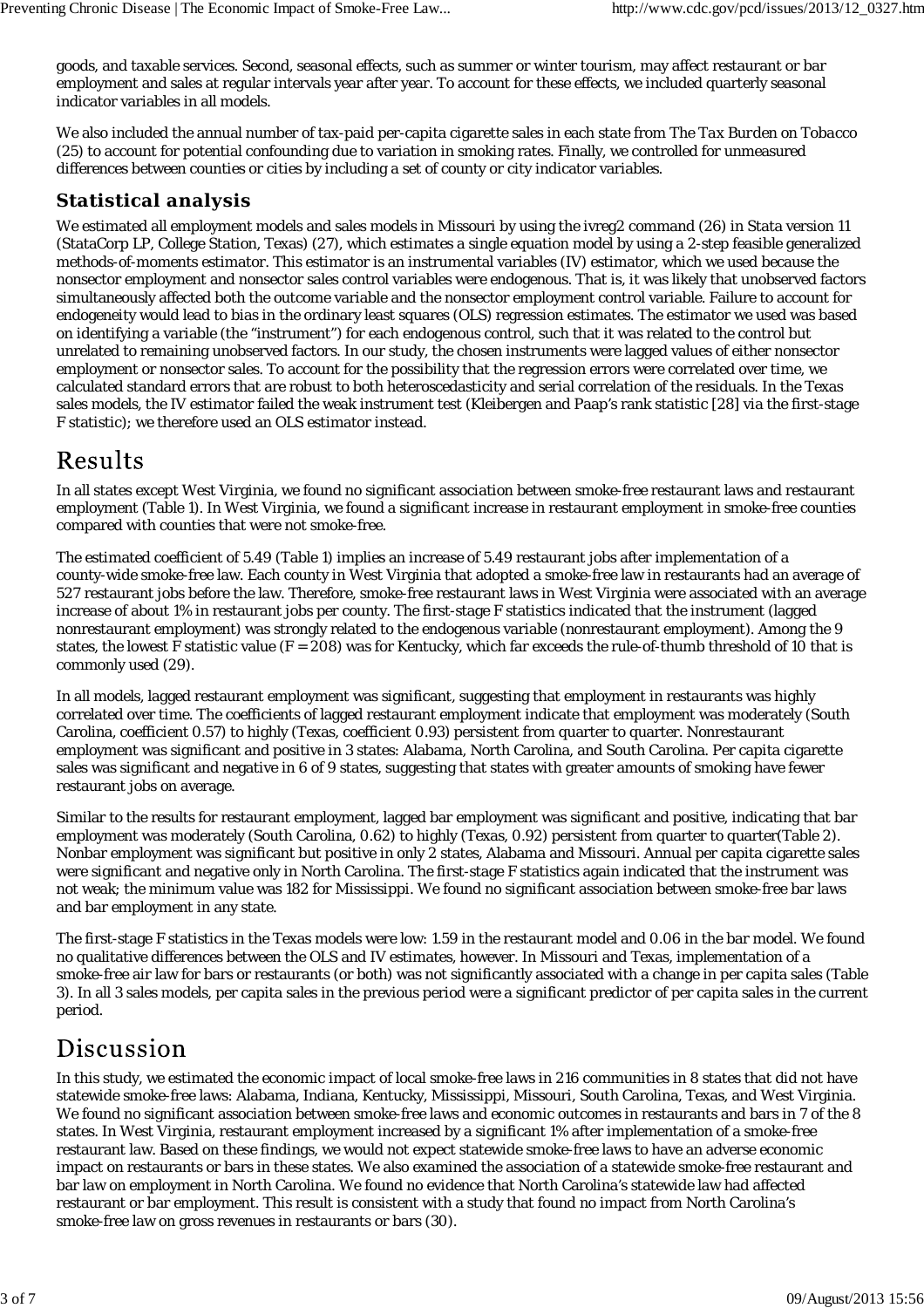Our findings are consistent with previous studies  $(2-22)$  and the conclusions of the US Surgeon General  $(31)$ , all of which indicate that smoke-free laws do not negatively impact restaurant and bar business. More importantly, smoke-free laws improve both employee and population health. Indeed, averting the adverse health consequences of secondhand smoke exposure among nonsmoking adults and children is the primary goal of any smoke-free policy. Comprehensive smoke-free laws that completely eliminate smoking in indoor public places and workplaces, including restaurants and bars, have been shown to reduce secondhand smoke exposure among nonsmoking hospitality workers (31) and the general population of nonsmokers (32). Such laws have also been shown to reduce sensory and respiratory symptoms and improve lung function in nonsmoking hospitality workers (19), help workers who smoke to quit (31), and may reduce smoking initiation among youth (33).

A strength of this study is that it was based on data from 216 cities and counties and 9 states during an 11-year period; it is the largest economic impact study of smoke-free laws to date. The panel model estimation approach takes advantage of variation across communities over time and controls for general economic activity, tax-paid cigarette sales, seasonality, endogeneity, and autocorrelation. However, it is unlikely that we accounted for every factor that might have affected the restaurant and bar industries in each state. Nonetheless, the consistency of the results across states strengthens the conclusion that smoke-free laws have not had an adverse economic impact on employment and sales in restaurants and bars.

A limitation of this study is that sales data were available for far fewer states and cities or counties than employment data, especially for bars. Additionally, employment data were missing for many counties in each state, which limits the generalizability of the results, particularly for bars. This analysis, like many previous analyses, examined the average economic impact of smoke-free laws on restaurants and bars in an area and did not assess the economic effects of these laws on individual establishments. Finally, the models did not control for spill-over effects either between adjacent communities or between restaurants and bars (2). Spill-over effects may be relevant in communities that require restaurants but not bars to be smoke-free.

Consistent with similar studies, this study found no significant adverse economic effects on restaurants or bars from laws prohibiting smoking in those venues. At the time of this writing, Alabama, Kentucky, Mississippi, Missouri, South Carolina, Texas, and West Virginia did not have statewide laws banning smoking in restaurants and bars; Indiana enacted a statewide law prohibiting smoking in most workplaces, including restaurants but not bars, on July 1, 2012. On the basis of our results, we would not expect restaurants and bars in these states to experience adverse economic consequences should such a statewide smoke-free law be passed. Rather, all citizens would enjoy the health benefits of being protected from exposure to secondhand smoke while patronizing or working in restaurants and bars.

# Acknowledgments

This study was funded by a grant from Pfizer, Inc to the CDC Foundation. RTI International was supported by a contract with the CDC Foundation. Neither Pfizer, Inc, nor CDC Foundation had any role in data collection, analysis, model specification, interpretation of results, decision to publish, or preparation of the manuscript.

# Author Information

Corresponding Author: Brett R. Loomis, MS, RTI International, 3040 Cornwallis Rd, PO Box 12194, Research Triangle Park, NC 27709. Telephone: 919-485-2737. E-mail: loomis@rti.org.

Author Affiliations: Paul R. Shafer, Martijn van Hasselt, RTI International, Research Triangle Park, North Carolina.

## References

- American Nonsmokers' Rights Foundation. Overview list how many smokefree laws? http://www.no-smoke.org 1. /pdf/mediaordlist.pdf. Accessed November 1, 2012.
- 2.Boles M, Dilley J, Maher JE, Boysun MJ, Reid T. Smoke-free law associated with higher-than-expected taxable retail sales for bars and taverns in Washington State. Prev Chronic Dis 2010;7(4):A79. PubMed  $\bar{C}$
- Eriksen M, Chaloupka F. The economic impact of clean indoor air laws. CA Cancer J Clin 2007;57(6):367–78. 3. CrossRef & PubMed
- 4. International Agency for Research on Cancer. Biennial report 2008–2009. Lyon (FR): World Health Organization; 2009.
- 5. Glantz SA, Smith LR. The effect of ordinances requiring smoke-free restaurants on restaurant sales. Am J Public Health 1994;84(7):1081-5. CrossRef PubMed
- 6. Glantz SA, Smith LR. The effect of ordinances requiring smoke-free restaurants and bars on revenues: a follow-up. Am J Public Health 1997;87(10):1687-93. CrossRef PubMed
- 7. Hyland A, Cummings KM. Restaurant employment before and after the New York City Smoke-Free Air Act. J Public Health Manag Pract 1999;5(1):22-7. PubMed
- 8. Hyland A, Tuk J. Restaurant employment boom in New York City. Tob Control 2001;10(2):199. CrossRef PubMed .<br>المج
- 9. Alpert HR, Carpenter CM, Travers MJ, Connolly GN. Environmental and economic evaluation of the Massachusetts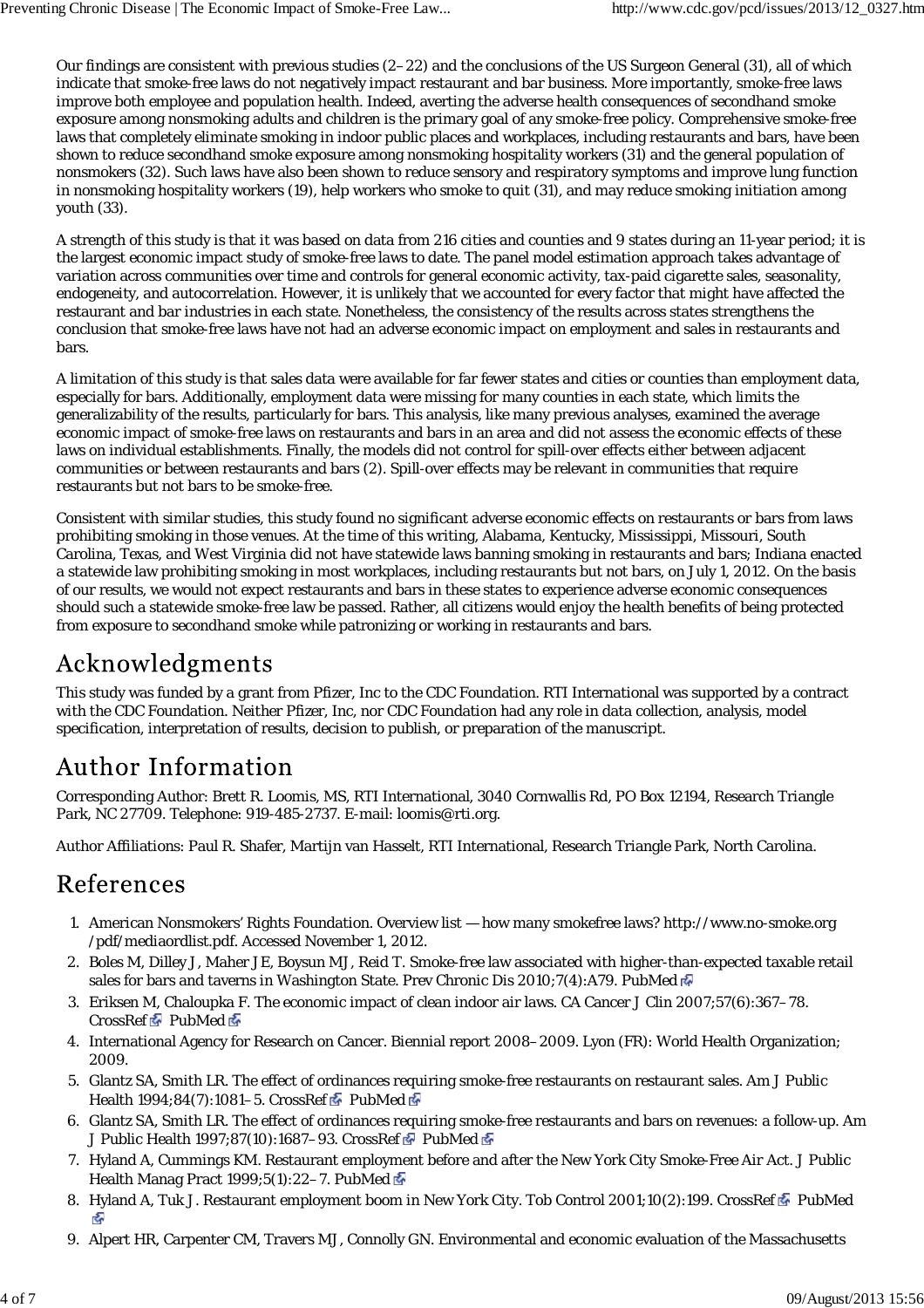Smoke-Free Workplace Law. J Community Health 2007;32(4):269-81. CrossRef PubMed PubMed

- 10. Pyles MK, Mullineaux DJ, Okoli CT, Hahn EJ. Economic effect of a smoke-free law in a tobacco-growing community. Tob Control 2007;16(1):66-8. CrossRef PubMed  $\Phi$
- 11. Alamar BC, Glantz SA. Smoke-free ordinances increase restaurant profit and value. Contemp Econ Policy 2004;22(4):520-5. CrossRef PubMed &
- Alamar B, Glantz SA. Effect of smoke-free laws on bar value and profits. Am J Public Health 2007;97(8):1400–2. 12. CrossRef PubMed
- 13. Cowling DW, Bond P. Smoke-free laws and bar revenues in California the last call. Health Econ 2005;14(12):1273-81. CrossRef PubMed P
- 14. Hyland A, Cummings KM, Nauenberg E. Analysis of taxable sales receipts: was New York City's Smoke-Free Air Act bad for restaurant business? J Public Health Manag Pract 1999;5(1):14–21. PubMed
- Glantz SA. Effect of smokefree bar law on bar revenues in California. Tob Control 2000;9(1):111–2. CrossRef 15. PubMed<sub>S</sub>
- 16. Bartosch WJ, Pope GC. Economic effect of restaurant smoking restrictions on restaurant business in Massachusetts, 1992 to 1998. Tob Control 2002;11(Suppl 2):ii38–42. PubMed
- 17. Klein EG, Forster JL, Collins NM, Erickson DJ, Toomey TL. Employment change for bars and restaurants following a statewide clean indoor air policy. Am J Prev Med 2010;39(6, Suppl 1):S16–22. CrossRef PubMed PubMed
- 18. Collins NM, Shi Q, Forster JL, Erickson DJ, Toomey TL. Effects of clean indoor air laws on bar and restaurant revenue in Minnesota cities. Am J Prev Med 2010;39(6, Suppl 1):S10-5. CrossRef PubMed P
- 19. Hahn EJ. Smokefree legislation: a review of health and economic outcomes research. Am J Prev Med 2010;39(6, Suppl 1):S66-76. CrossRef PubMed  $\Phi$
- 20. Young WF, Szychowski J, Karp S, Liu L, Diedrich RT. Economic impacts of the Pueblo smokefree air act. Am J Prev Med 2010;38(3):340-3. CrossRef PubMed P
- 21. Pyles MK, Hahn EJ. Economic effects of Ohio's smoke-free law on Kentucky and Ohio border counties. Tob Control 2011;20(1):73-6. CrossRef PubMed P
- 22. Pyles MK, Hahn EJ. Economic effects of smoke-free laws on rural and urban counties in Kentucky and Ohio. Nicotine Tob Res 2012;14(1):111-5. CrossRef PubMed
- 23. American Nonsmokers' Rights Foundation. Chronological table of U.S. population protected by 100% smokefree state or local laws. http://www.no-smoke.org/pdf/EffectivePopulationList.pdf. Accessed November 1, 2012.
- US Department of Labor, Bureau of Labor Statistics. Quarterly census of employment and wages, 1990–2011. 24. ftp://ftp.bls.gov/pub/special.requests/cew/beta/. Accessed November 2, 2012.
- 25. The tax burden on tobacco: historical compilation, volume 46. Arlington (VA): Orzechowski and Walker, Inc; 2011.
- 26. Baum CF, Shaffer ME, Stillman S. IVREG2: Stata module for extended instrumental variables/2SLS and GMM estimation. http://ideas.repec.org/c/boc/bocode/s425401.html. Accessed October 26, 2012.
- 27. StataCorp. 2011. Stata: Release 12. Statistical software. College Station (TX): StataCorp LP.
- 28. Kleibergen F, Paap R. Generalized reduced rank tests using the singular value decomposition. J Econom 2006;133(1):97-126. CrossRef
- 29. Staiger D, Stock JH. Instrumental variables regression with weak instruments. Econometrica 1997;65(3):557–86. CrossRef<sup>®</sup>
- 30. Shapiro S. Evaluation of the impact of non-smoking legislation on gross collections of bars and restaurants: comparison of pre- and post-implementation of legislation. An update of one-year post-implementation. http://ncallianceforhealth.org/Media/Tobacco/Smoke-Free%20economic%20analysis-Final%20Copy%2012-14-12.pdf. Accessed March 20, 2013.
- The health consequences of involuntary exposure to tobacco smoke: a report of the surgeon general. Atlanta (GA): US 31. Department of Health and Human Services, Centers for Disease Control and Prevention, National Center for Chronic Disease Prevention and Health Promotion, Office on Smoking and Health, 2006.
- Centers for Disease Control and Prevention. Reduced secondhand smoke exposure after implementation of a 32. comprehensive statewide smoking ban — New York, June 26, 2003–June 30, 2004. MMWR Morb Mortal Wkly Rep 2007;56(28):705-8. PubMed
- 33. Preventing tobacco use among youth and young adults: a report of the Surgeon General. Atlanta (GA): US Department of Health and Human Services, Centers for Disease Control and Prevention, National Center for Chronic Disease Prevention and Health Promotion, Office on Smoking and Health, 2012.

## Tables

Table 1. Regression Results<sup>a</sup> for County-Level Restaurant Employment, Study on Economic Impact of Smoke-Free Laws in 9 States, 2000–2010

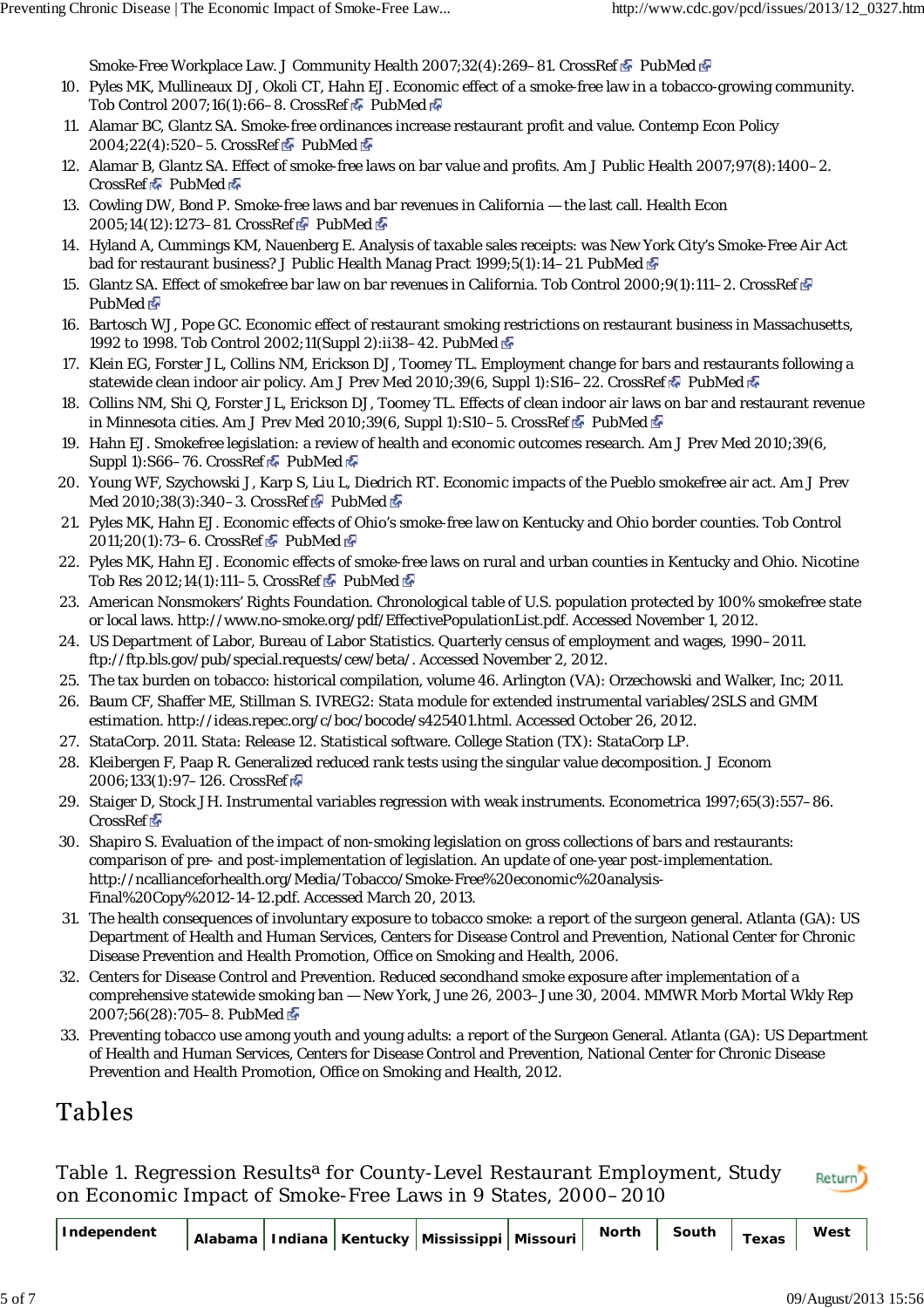| Variable                                                                         |                               |                     |                     |                   |                    | Carolina           | Carolina           |                    | Virginia         |
|----------------------------------------------------------------------------------|-------------------------------|---------------------|---------------------|-------------------|--------------------|--------------------|--------------------|--------------------|------------------|
| Smoke-free lawb                                                                  | 0.59<br>(0.51)                | 0.10<br>(0.25)      | 0.37<br>(0.27)      | $-0.11$<br>(0.14) | 0.37<br>(0.40)     | $-3.09$<br>(12.25) | 0.09<br>(0.52)     | 0.34<br>(0.30)     | 5.49c<br>(2.19)  |
| Lagged<br>restaurant<br>employment <sup>d</sup>                                  | 0.70c<br>(0.04)               | 0.90c<br>(0.02)     | 0.84c<br>(0.04)     | 0.91c<br>(0.02)   | 0.81c<br>(0.03)    | 0.68c<br>(0.05)    | 0.57c<br>(0.05)    | 0.93c<br>(0.02)    | 0.92c<br>(0.02)  |
| Nonrestaurant<br>employment                                                      | 63.21 <sup>c</sup><br>(17.34) | $-23.34$<br>(17.82) | $-83.58$<br>(46.73) | 40.32<br>(25.04)  | 1.92<br>(21.31)    | 154.22c<br>(29.92) | 155.50c<br>(36.90) | 27.65<br>(17.50)   | 11.54<br>(30.93) |
| Annual state per<br>capita cigarette<br>sales                                    | $-2.33c$<br>(0.46)            | $-0.21c$<br>(0.07)  | $-0.01$<br>(0.09)   | $-0.24$<br>(0.23) | $-1.24c$<br>(0.36) | $-1.92c$<br>(0.39) | $-9.44c$<br>(1.79) | $-0.59c$<br>(0.22) | 0.07<br>(0.19)   |
| Total no. of<br>observations                                                     | 1,540                         | 3,555               | 1,725               | 1,418             | 3,334              | 3,011              | 1,296              | 4,525              | 1,511            |
| Total no. of<br>counties included<br>in analysis                                 | 40                            | 85                  | 47                  | 37                | 86                 | 78                 | 32                 | 117                | 38               |
| No. of counties<br>with smoke-free<br>restaurant laws<br>included in<br>analysis | 15                            | 18                  | 12                  | 16                | 7                  | 78                 | 12                 | 23                 | 22               |

a All models include indicators for season and county. Robust standard errors indicated in parentheses.

 The smoke-free law variable is coded as the percentage of the population that is covered by a smoke-free restaurant law for Alabama, Indiana, Kentucky, Mississippi, Missouri, South Carolina, and Texas. In North Carolina and West Virginia, the smoke-free law variable is coded as zero before implementation of the law and as 1 afterward.  $P < .05$ . b

<sup>d</sup> Previous quarter's restaurant employment.

#### Table 2. Regression Results<sup>a</sup> for County-Level Bar Employment, Study on Economic Impact of Smoke-Free Laws in 9 States, 2000–2010

| v |  |
|---|--|
|   |  |

| Independent<br>Variable                                                | Alabama                     | Indiana                     | Kentucky                    | Mississippi                 | <b>Missouri</b>             | <b>North</b><br>Carolina    | South<br>Carolina           | Texas                       | West<br>Virginia            |
|------------------------------------------------------------------------|-----------------------------|-----------------------------|-----------------------------|-----------------------------|-----------------------------|-----------------------------|-----------------------------|-----------------------------|-----------------------------|
| Smoke-free lawb                                                        | 0.02<br>(0.06)              | 0(0.07)                     | 0(0.09)                     | 0.06(0.05)                  | 0.03<br>(0.14)              | 2.24<br>(5.54)              | $-0.08$<br>(0.09)           | 0.01<br>(0.11)              | $-9.97$<br>(5.55)           |
| Lagged bar<br>employment <sup>c</sup>                                  | 0.82 <sup>d</sup><br>(0.04) | 0.89 <sup>d</sup><br>(0.02) | 0.83 <sup>d</sup><br>(0.03) | 0.74 <sup>d</sup><br>(0.06) | 0.82 <sup>d</sup><br>(0.03) | 0.85 <sup>d</sup><br>(0.03) | 0.62 <sup>d</sup><br>(0.06) | 0.92 <sup>d</sup><br>(0.04) | 0.82 <sup>d</sup><br>(0.06) |
| Non-bar<br>employment                                                  | 2.52 <sup>d</sup><br>(1.21) | 1.68<br>(2.13)              | $-9.07$<br>(6.87)           | $-8.03$<br>(6.62)           | 3.97 <sup>d</sup><br>(1.92) | 2.71<br>(2.47)              | $-8.28$<br>(4.89)           | 2.37<br>(1.25)              | 12.37<br>(10.78)            |
| Annual state per<br>capita cigarette<br>sales                          | 0.01<br>(0.17)              | 0.06<br>(0.05)              | 0.15<br>(0.09)              | 0.39(0.23)                  | 0.79 <sup>d</sup><br>(0.22) | $-0.20d$<br>(0.10)          | $-0.58$<br>(0.49)           | 0.08<br>(0.21)              | 0.06<br>(0.17)              |
| Total no. of<br>observations                                           | 414                         | 940                         | 263                         | 154                         | 683                         | 736                         | 482                         | 1,102                       | 274                         |
| Total no. of<br>counties included<br>in analysis                       | 11                          | 25                          | 7                           | 4                           | 17                          | 19                          | 12                          | 28                          | 8                           |
| No. of counties<br>with smoke-free<br>bar laws included<br>in analysis | 6                           | $\overline{7}$              | 3                           | $\overline{2}$              | 4                           | 19                          | 9                           | 14                          | 2                           |

a All models include indicators for season and county. Robust standard errors indicated in parentheses.

 $b$  The smoke-free law variable is coded as the percentage of the population that is covered by a smoke-free bar law for Alabama, Indiana, Kentucky, Mississippi, Missouri, South Carolina, and Texas. In North Carolina and West Virginia, the

smoke-free law variable is coded as zero before implementation of the law and as 1 afterward.

c Previous quarter's bar employment.

*P* < .05. d

Table 3. Regression Results<sup>a</sup> for City-Level Per Capita Restaurant and Bar Sales in Missouri and Texas, Study on Economic Impact of Smoke-Free Laws in